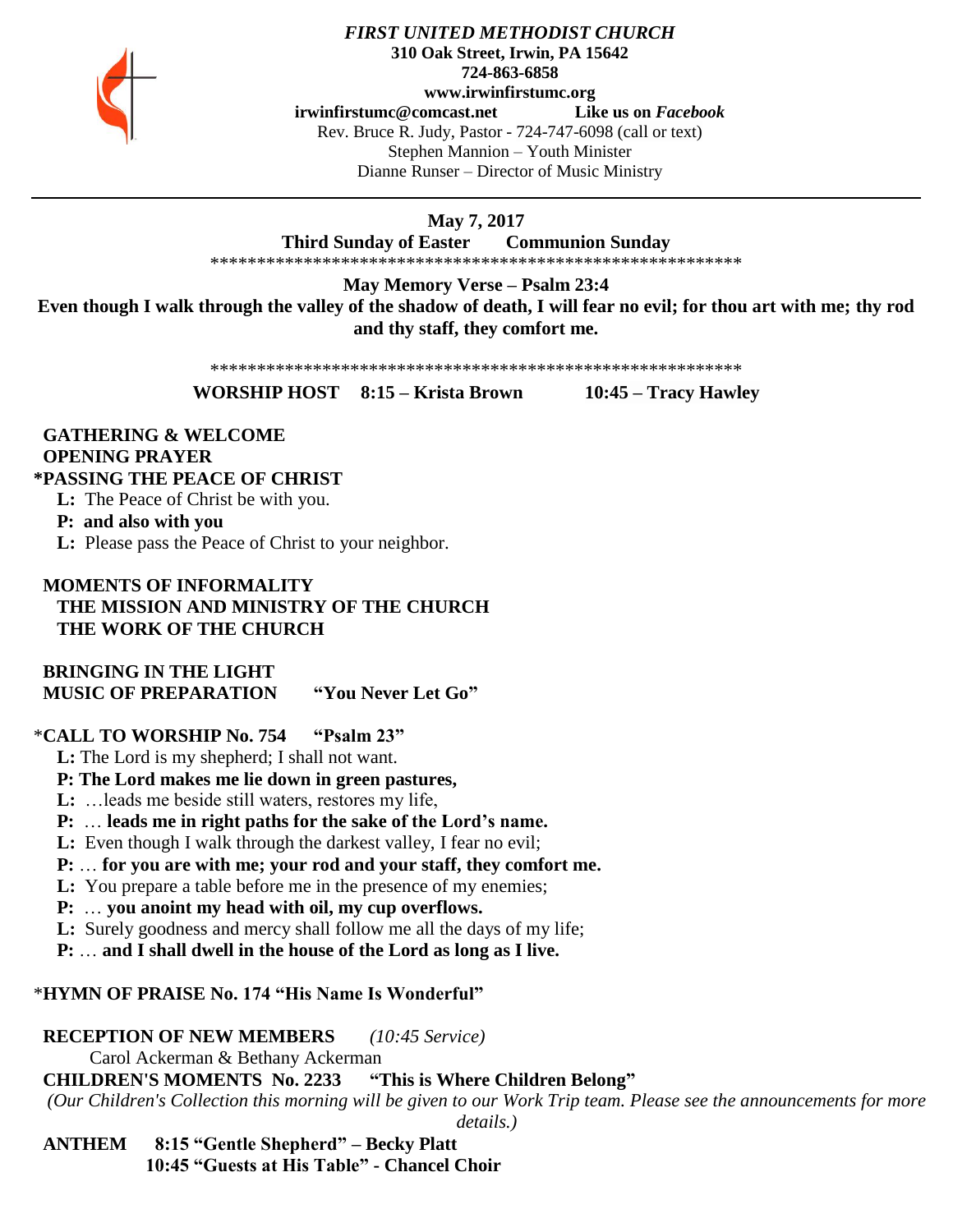#### **WORD OF GOD Acts 2:42-47**

#### **PRESENTATION OF GOD'S TITHES AND OUR OFFERINGS**

#### **OFFERTORY "Reflection on 'Bradbury'"**

**\*DOXOLOGY No. 2026 (TFWS)** "Halle, Halle, Halleluja!" Halle, Halle, Halleluja! (3 times) Halleluja! Halleluja!

#### **\*PRAYER OF DEDICATION AND THANKS**

**\*HYMN No. 620 "One Bread, One Body"**

 **JOYS AND CONCERNS For our joys we say: "Praise the Lord" For our concerns we say: "Lord, hear our prayers."**

### **PASTORAL PRYER & THE LORD'S PRAYER**

 **Our Father who art in heaven, hallowed be thy name, thy kingdom come, thy will be done on earth as it is in heaven. Give us this day our daily bread; and forgive us our trespasses as we forgive those who trespass against us. And lead us not into temptation, but deliver us from evil, for thine is the kingdom, and the power and the glory forever. AMEN.**

**\*SERMON SCRIPTURE John 10:1-10**

 **SERMON "The Authority of God's Word" SACRAMENT OF HOLY COMMUNION THE INVITATION WORDS OF ASSURANCE SACRAMENT** (All are welcome. Please follow the directions of the ushers.)

\***HYMN OF PARTING No. 140 "Great Is Thy Faithfulness"**

**\*BENEDICTION**

**\* MUSIC OF PARTING "A Joyous Acclamation"**

\***Those who are able, please stand**.

*The service is under the control of the Holy Spirit. The altar rail is always open.* \*\*\*\*\*\*\*\*\*\*\*\*\*\*\*\*\*\*\*\*\*\*\*\*\*\*\*\*\*\*\*\*\*\*\*\*\*\*\*\*\*\*\*\*\*\*\*\*\*\*\*\*\*\*\*\*\*\*\*\*\*\*\*\*\*\*\*\*\*\*\*\*\*\*\*\*

> **ATTENDANCE LAST WEEK Saturday: 18 Sunday: 8:15 - 63 10:45 – 91**

#### **SERVING YOU TODAY**

**GREETERS:** 8:15 – Barb Ceresa & Connie Fontana 10:45 – Lee Stewart & Lois Kuhn **USHERS TEAMS:** 8:15 – Men's Group 10:45 – Joel Frye/Bill Hawley **SOUND TEAM:** 8:15 – Jason Kirsch & Fritz Runser 10:45 Penny Brant & Josh Burger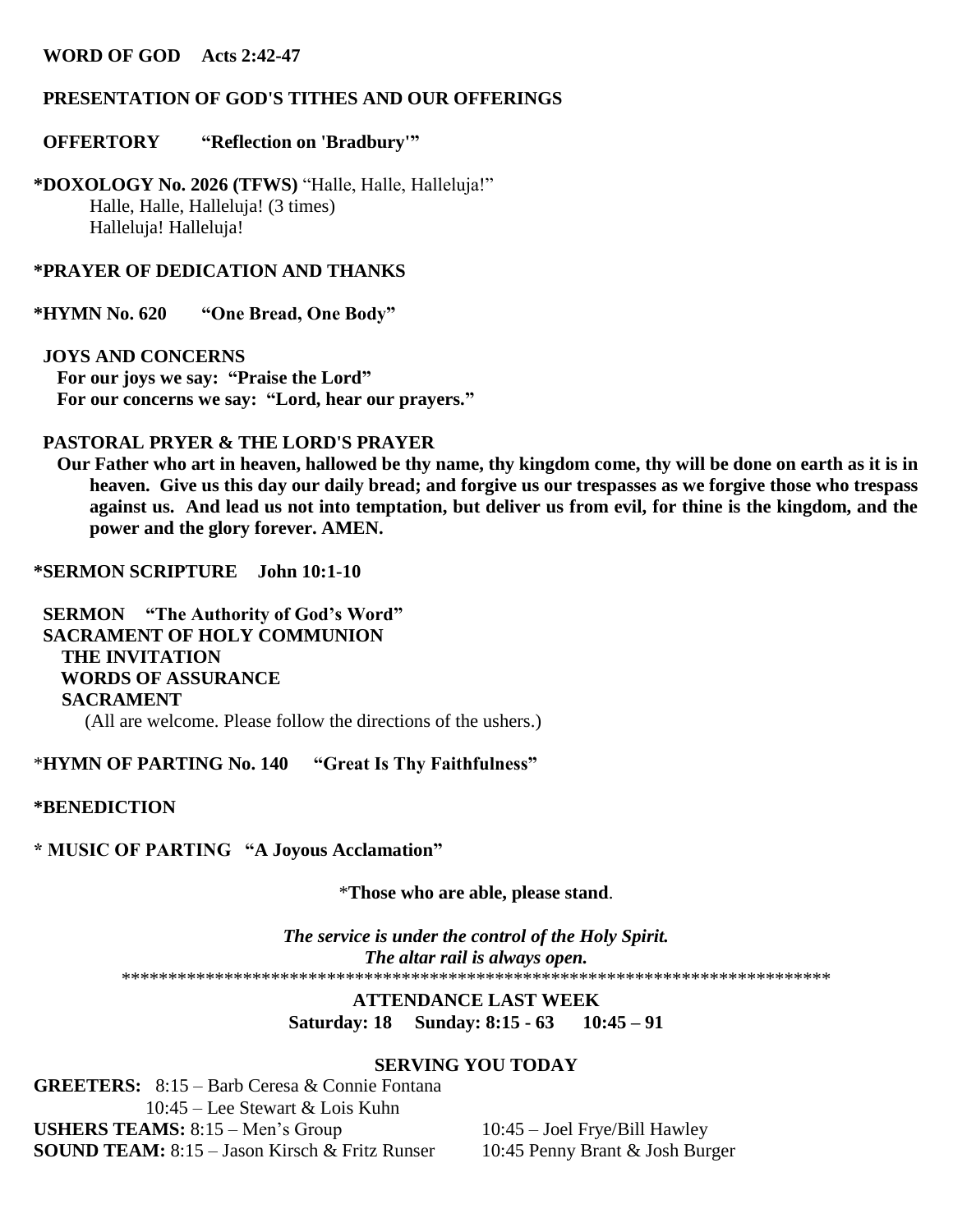**NURSERY:** Our Nursery (birth through age 5) is open during the 10:45 worship service. The attendents today will be Amy & Hannah Bergman. In the event that there is no attendent in the nursery, parents are still welcome to use the nursery however they must stay with their children.

**ALTAR FLOWERS:** The Altar flowers today are presented in memory of William David Bryan from Katrina and Kyle Bryan.

#### \*\*\*\*\*\*\*\*\*\*\*\*\*\*\*\*\*\*\*\*\*\*\*\*\*\*\*\*\*\*\*\*\*\*\*\*\*\*\*\*\*\*\*\*\*\*\*\*\*\*\*\*\*\*\*\*\*\*\*\*\*\*\*\*\*\*\*\*\*\*\*\*\*\*\*\*

#### **THIS WEEK AT OUR CHURCH**

**Office - 8:00 AM – 1:00 PM Monday thru Thursday; 8:00 AM – Noon on Friday**

**Pastor Bruce – 10:00 AM – 1:00 PM Tuesday, Wednesday & Thursday** 724-747-6098 (call or text) or email at [preacherptl@gmail.com](mailto:preacherptl@gmail.com)

*Please feel free to contact Pastor Bruce if you are in need of a pastoral visit.*

**Today**, **Sunday, May 7 Communion Sunday "Spud Bar to Go" after each service**

(see announcement)

 8:00 Prayer 8:15 Worship Service 9:30 Sunday School 10:45 Worship Service 12:15 SonShiners

**Monday, May 8** 10:00 UM Women 6:30 Grief Support

**Tuesday, May 9** 9:00 Men's Work Team (see announcement) 6:15 TOPS 7:00 Trustees 7:30 NA

**Wednesday, May 10** 7:00 Youth Group 7:00 SPRC

**Thursday, May 11** 6:30 NA 7:00 "Crazy Love" Study Group 7:15 Choir

**Friday, May 12** 9:00 Food Bank Truck – help needed Gym Closed

**Saturday, May 13** 9:00 Food Bank – help needed 6:00 Contemporary Worship Service 6:00 Mother/Daughter Banquet

7:00 Christian Singles Group

**Next Sunday, May 14 Mother's Day** 8:00 Prayer 8:15 Worship Service 9:30 Sunday School 10:45 Worship Service

\*\*\*\*\*\*\*\*\*\*\*\*\*\*\*\*\*\*\*\*\*\*\*\*\*\*\*\*\*\*\*\*\*\*\*\*\*\*\*\*\*\*\*\*\*\*\*\*\*\*\*\*\*\*\*\*\*\*\*\*\*\*\*\*\*\*\*\*\*\*\*\*\*\*\*\*

**GRADUATION SUNDAY 2017** Graduation Sunday will be June 4, 2017. This is the day that we, as a church family, recognize those who are graduating. If you are graduating, or know of someone who is graduating, please let us know by submitting the information to the church office in writing or by email at [fumc.jeanne.secrep@comcast.net](mailto:fumc.jeanne.secrep@comcast.net)

We need the following info:

*High School Students* – The school you are graduating from & your future plans, such as the college/school you plan to attend and what you will major in, or your employment plans.

*College Students* – The school you are graduating from, the degree you have earned, and your future plans.

All information should be received in the office by Sunday, May  $21^{st}$ .

\*\*\*\*\*\*\*\*\*\*\*\*\*\*\*\*\*\*\*\*\*\*\*\*\*\*\*\*\*\*\*\*\*\*\*\*\*\*\*\*\*\*\*\*\*\*\*\*\*\*\*\*\*\*\*\*\*\*\*\*\*\*\*\*\*\*\*\*\*\*\*\*\*\*\*\*

# **ANNOUNCEMENTS**

\*\*\*\*\*\*\*\*\*\*\*\*\*\*\*\*\*\*\*\*\*\*\*\*\*\*\*\*\*\*\*\*\*\*\*\*\*\*\*\*\*\*\*\*\*\*\*\*\*\*\*\*\*\*\*\*\*\*\*\*\*\*\*\*\*\*\*\*\*\*\*\*\*\*\*\*

**CHILDREN'S COLLECTIONS:** The Children's Collections this week will be given to the Work Trip team to help defer the cost of their upcoming trip to Philippi, WV. Please see the announcement below for more details on this year's trip.

\*\*\*\*\*\*\*\*\*\*\*\*\*\*\*\*\*\*\*\*\*\*\*\*\*\*\*\*\*\*\*\*\*\*\*\*\*\*\*\*\*\*\*\*\*\*\*\*\*\*\*\*\*\*\*\*\*\*\*\*\*\*\*\*\*\*\*\*\*\*\*\*\*\*\*\*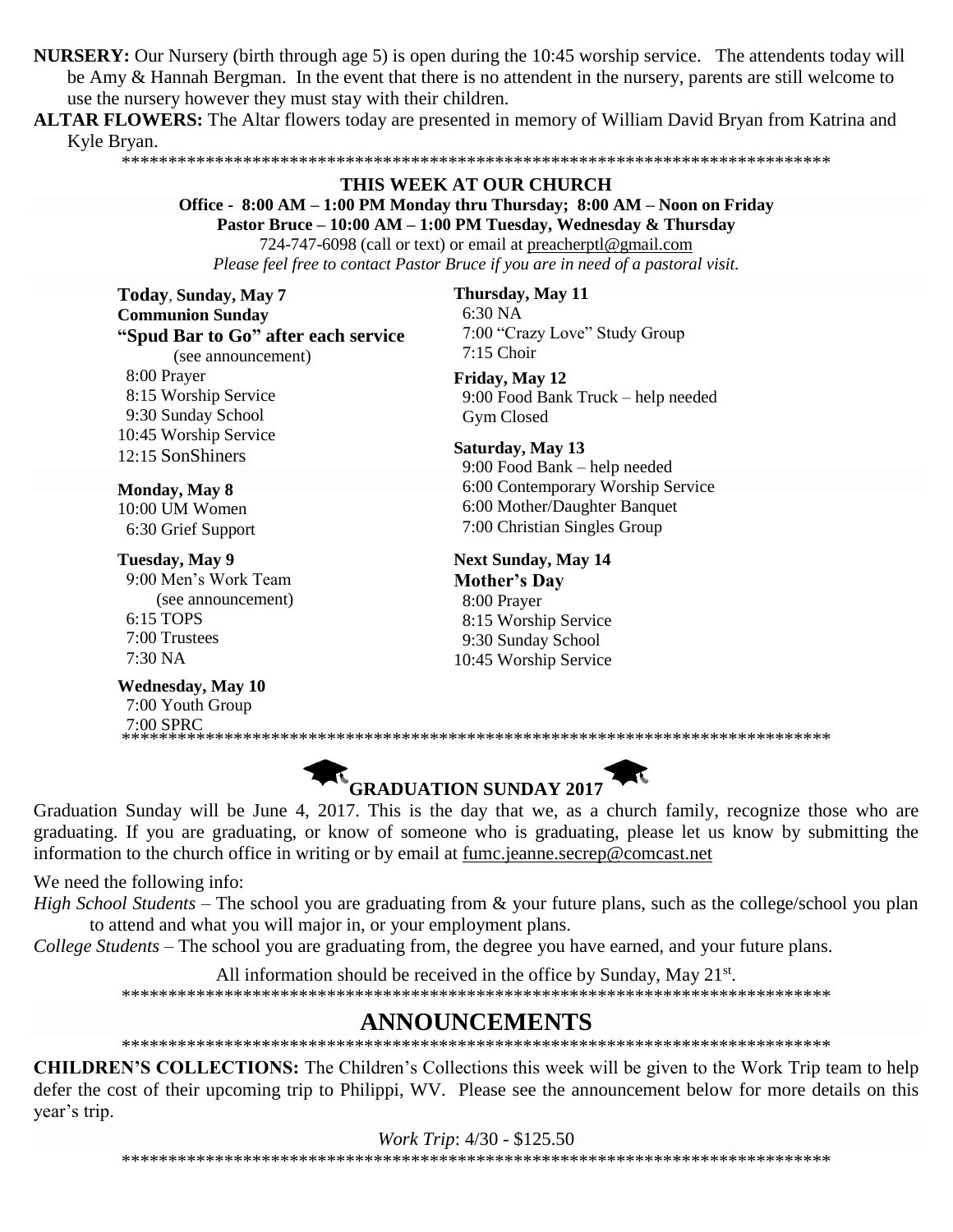# **NEW ON THE CLIPBOARD TODAY**

- 1. Helpers are needed to decorate the sanctuary for Pentecost (June 4<sup>th</sup>). We need to decorate the altar and hang banners on the pillars. Decoration is scheduled for Thursday evening, June 1<sup>st</sup> at 6:30 PM.
- 2. June  $4<sup>th</sup>$  is also graduate recognition Sunday. Someone is needed to purchase gifts for the graduates and to assist at a reception for them.

\*\*\*\*\*\*\*\*\*\*\*\*\*\*\*\*\*\*\*\*\*\*\*\*\*\*\*\*\*\*\*\*\*\*\*\*\*\*\*\*\*\*\*\*\*\*\*\*\*\*\*\*\*\*\*\*\*\*\*\*\*\*\*\*\*\*\*\*\*\*\*\*\*\*\*\*

# **MUSICIANS WANTED**

Are you interested in being a part of the Saturday night worship team (6pm service)? We are in need of musicians (on guitar, keyboard, or percussion) who are willing to play/sing on a regular or semi-regular basis.



- Interested persons should have the following qualities:
	- Ability to independently learn 5 or 6 songs in a week
	- Willingness to arrive at 4:30 on Saturday to practice
	- Ability to play from chord sheets
	- Familiarity with current contemporary worship music would be a plus
	- Ability to sing harmonies would be a plus as well.

If you are interested please talk to Laura (Saturday night worship leader) sometime at a Saturday night service. You can also contact the office and they will forward your information to Laura.

\*\*\*\*\*\*\*\*\*\*\*\*\*\*\*\*\*\*\*\*\*\*\*\*\*\*\*\*\*\*\*\*\*\*\*\*\*\*\*\*\*\*\*\*\*\*\*\*\*\*\*\*\*\*\*\*\*\*\*\*\*\*\*\*\*\*\*\*\*\*\*\*\*\*\*\*



**Camp Fundraiser Hoagie Sale -** Orders for our May Hoagie Sale will be taken today and next Sunday. Order forms can be found on the table in the narthex. This will be the last sale to designate a camper's name on the top of the form since some camps start in June. The cost is \$6.50 and cash/checks (payable to First UM) are due on May 21st when hoagies will be available following both services. Thank you for

supporting our campers! If your child has not registered for a camp, it is not too late! Pick up a brochure and return the registration form to our church office. Questions contact Laurie Saporito, Camp Steward at 724- 864-5649 or [cts72@hotmail.com](javascript:window.top.ZmObjectManager.__doClickObject(document.getElementById(%22OBJ_PREFIX_DWT6846_com_zimbra_email%22));)

**MEN'S WORK TEAM:** The Men's Work Team will meet at the church on Tuesday, May 9<sup>th</sup> at 9:00 AM. They meet about once a month to do repairs around the building. They have coffee & talk a while, do some jobs around the building, and have lunch before they leave. It's a great group of guys who have saved the church thousands of dollars through the years by doing some of the work and repairs to the building.

#### \*\*\*\*\*\*\*\*\*\*\*\*\*\*\*\*\*\*\*\*\*\*\*\*\*\*\*\*\*\*\*\*\*\*\*\*\*\*\*\*\*\*\*\*\*\*\*\*\*\*\*\*\*\*\*\*\*\*\*\*\*\*\*\*\*\*\*\*\*\*\*\*\*\*\*\*

**THE UNITED METHODIST MEN** will have their monthly meeting on Wednesday, May 17<sup>th</sup> at 7:00 PM. They will begin a study on "The Names of God." All men of the church are invited to attend.

\*\*\*\*\*\*\*\*\*\*\*\*\*\*\*\*\*\*\*\*\*\*\*\*\*\*\*\*\*\*\*\*\*\*\*\*\*\*\*\*\*\*\*\*\*\*\*\*\*\*\*\*\*\*\*\*\*\*\*\*\*\*\*\*\*\*\*\*\*\*\*\*\*\*\*\*



# **BARN PARTY!**

Mark your calendars for Friday, June 2nd in the evening for a beginning of summer barn party!

Activities will include eating, dancing/listening to a DJ, an organized food fight, bonfire, corn hole, and more! *This event will be free and open to anyone in middle school or high school.* Kick off the beginning of summer right, and PLEASE BRING FRIENDS! This is designed to be an outreach event.

**Adult Volunteers are needed! Please contact Stephen at 412-610-3289 or [pastormannion@gmail.com](mailto:pastormannion@gmail.com) if you can help.**

\*\*\*\*\* And don't forget Fish and Chips (youth group) Wednesday at 7:00pm! \*\*\*\*\*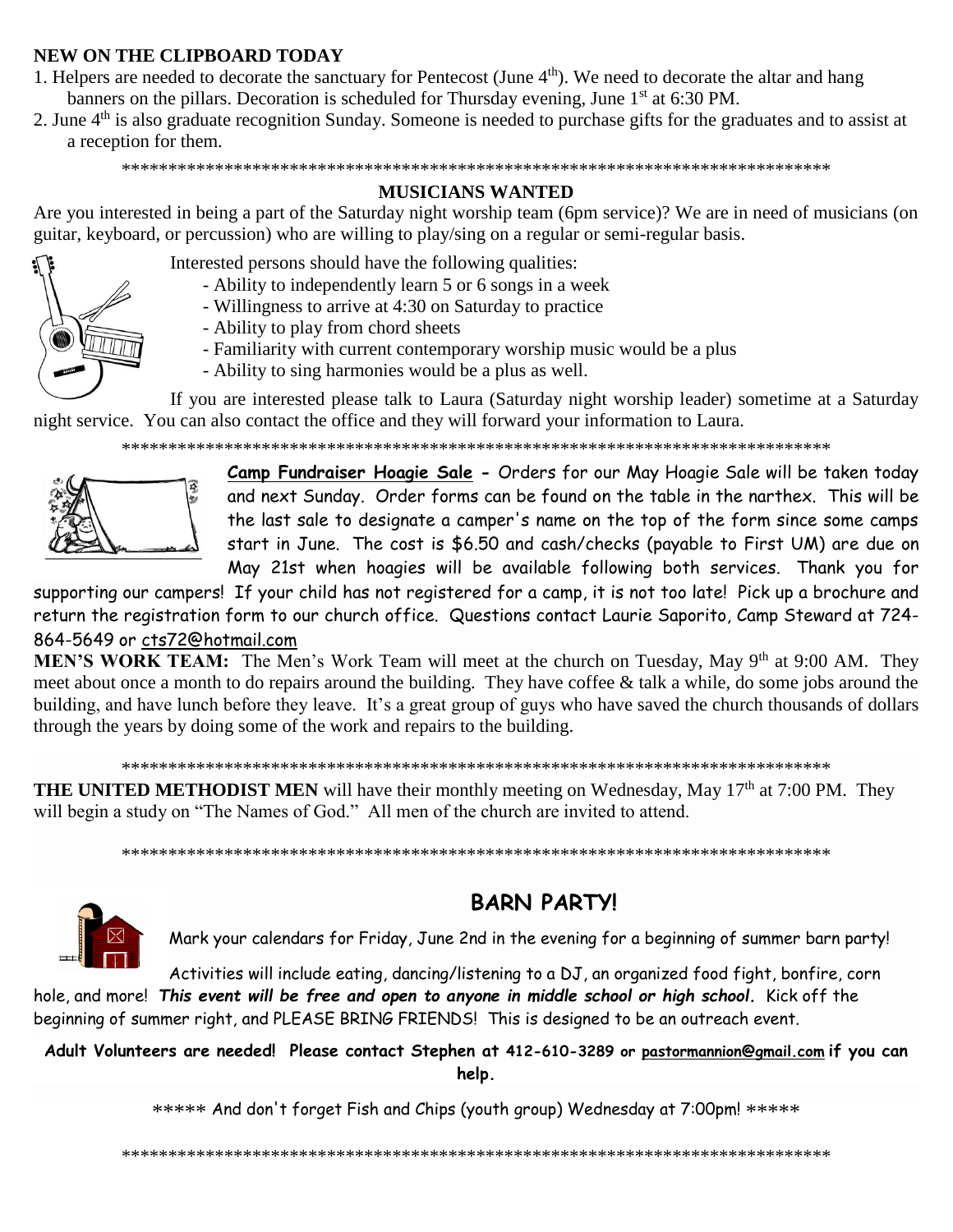## **THERE IS A NEW MINISTRY HERE AT IRWIN FUMC "Stitch in Faith Ministry"**



**Meeting Place:** the Upper Room off the balcony

(previously the District Superintendent's office)

**Dates**: Wednesday, June  $7<sup>th</sup>$  from  $10:00 - 11:00$  AM

Wednesday, June  $21<sup>st</sup>$  from  $7:00 - 8:00$  PM

**Ministry**: We will be learning how to make prayer quilts.

**What to Bring**: Yourself and the desire to learn how to quilt. No experience is required. We would love for all who are able to come and join the fun!

**Quilting Instructor**: Mary Reed (724-864-5376)

**Direct questions to**: Mary Reed or Cindi Painter (724-446-0224)

\*\*\*\*\*\*\*\*\*\*\*\*\*\*\*\*\*\*\*\*\*\*\*\*\*\*\*\*\*\*\*\*\*\*\*\*\*\*\*\*\*\*\*\*\*\*\*\*\*\*\*\*\*\*\*\*\*\*\*\*\*\*\*\*\*\*\*\*\*\*\*\*\*\*\*\*

# **The Rick Simms Memorial Work Trip 2017**



On this 25<sup>th</sup> year of the annual mission work trip, we have coveted with Janet Andrade, a single mom, to place a new bedroom on her home. Janet has a son, 8 year old Alex, and her 16 year old nephew, Isaiah, living in a two-bedroom mobile home. This addition will be for Isaiah. We also saw the need to replace the entry stoop with steps, with an attached porch to the addition. The room will be 10' x

12' plus a large closet/storage area. A corner of the addition will be a coat and boot area just inside the door. We will also be doing some work on the roof to close some openings at its peak. The room and porch will be covered by a continuous roof.

The 2017 work team members list has mostly veterans with a few new folks who have answered the call. Please keep the family, team members, and planning team in prayer. We have coveted to construct the solution and with you as intercessors, God may direct our hands and feet to an acceptable result. Your dedication and resolve will forever change the life of this family.

As we were talking to Janet, we mentioned some of the other families we had done similar additions for. One being just at the beginning of her road. We talked about the Lance's addition (2015) which will be similar. It turns out she is the daughter of Kathyrn Lance. Small world! Janet's sister lives next door to her also.

There is a poster in the narthex, detailing the project and a drawing of the planned structure. If you would like to help "Build a Memory," you can make a contribution for building materials, scholarships for work team members, or to help defray the cost of food. Please place your monies in a marked envelope from the bulletin or pew holders. If you wish to buy materials in Memory, Honor or to the Glory of God, there are half sheet forms to do so. All the names will be placed on the corresponding item(s) prior to installation. There will be lumber for signing in the narthex a few weeks prior to leaving, that you may add your name and or note that we will take with us. Maybe you have furniture you would like to donate to this bedroom. Isaiah's room will need a twin or full bed, nightstand, dresser and a freestanding shelf unit. If you have any laminate flooring you might want to donate for the closet/storage areas … roughly 2' x 6' and 2' x 4'. Lighting fixtures for the room will be sconces and plug in lamps. Old wall hung cabinets could be used in the coat/boot area. If you have any items to donate, please call before bringing them to the church. We will make arrangements to get the items before we leave.

If you are interested in helping in any way, please contact us via email or phone. Any questions or inquiries are welcome.

In His Service, Patty & Jack Osterman Work trip coordinators Email at [namretsojp@gmail.com](javascript:window.top.ZmObjectManager.__doClickObject(document.getElementById(%22OBJ_PREFIX_DWT4264_com_zimbra_email%22));) Phone 724-863-2796 \*\*\*\*\*\*\*\*\*\*\*\*\*\*\*\*\*\*\*\*\*\*\*\*\*\*\*\*\*\*\*\*\*\*\*\*\*\*\*\*\*\*\*\*\*\*\*\*\*\*\*\*\*\*\*\*\*\*\*\*\*\*\*\*\*\*\*\*\*\*\*\*\*\*\*\*

**THE HAPPY METHODIST GROUP** will meet for lunch at Rodney's Restaurant on Monday, June 5<sup>th</sup> at 12:00 noon. If you have any questions about the lunch, or the Happy Methodist group, please contact Shirley McCune at 724-527-2497.